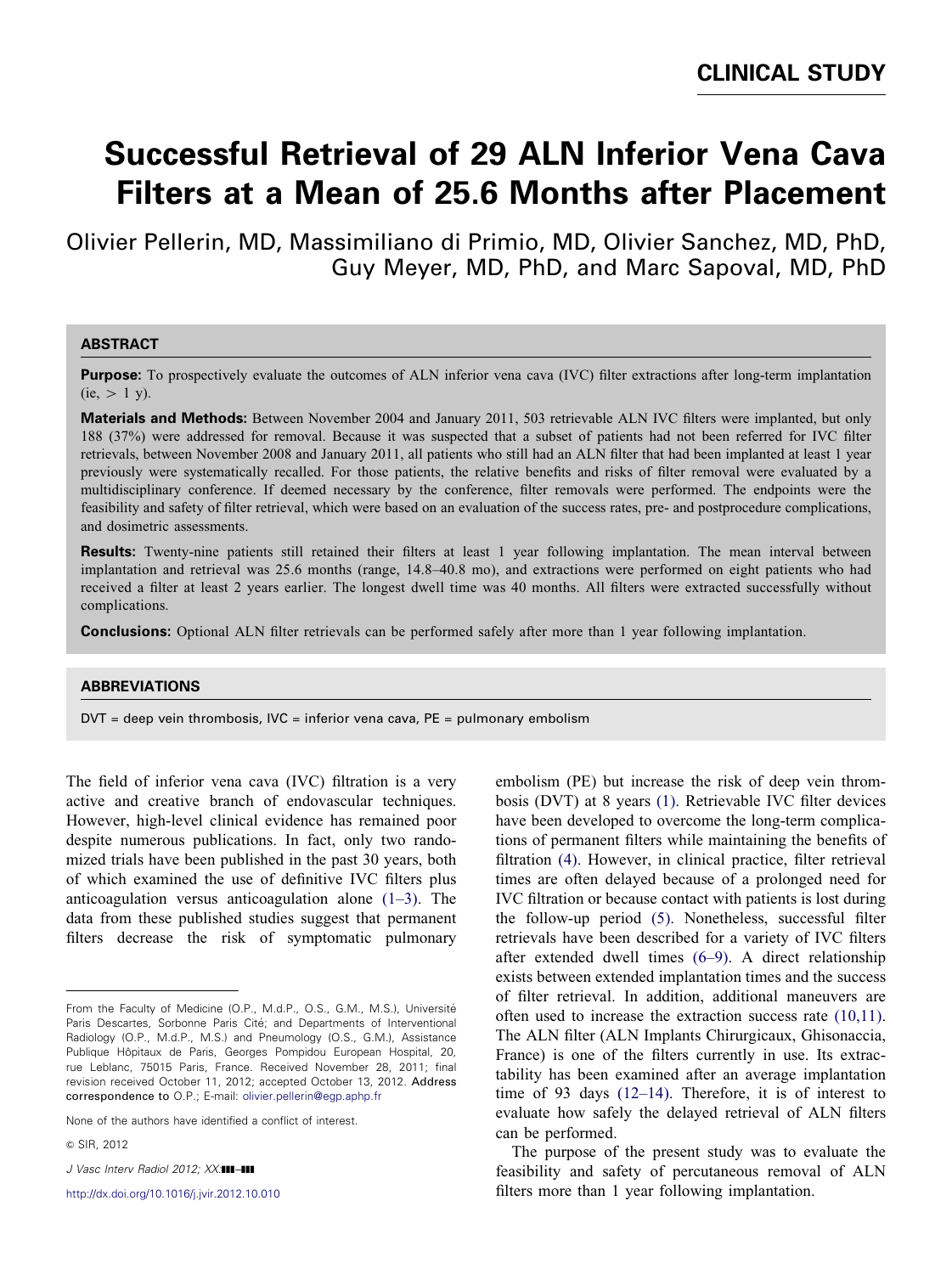#### **MATERIALS AND METHODS**

The present single-institution prospective registry was approved by our institutional review board as an observational study of regular practice and was compliant with the Health Insurance Portability and Accountability Act. From November 2008 to January 2011, a systematic recall was conducted of all consecutive patients who had received an ALN filter at least 1 year previously. We suspected that a subset of patients had not been referred by their primary physician for IVC filter retrievals because of a lack of awareness of the potential long-term complications. All patients underwent clinical examinations, and abdominal radiography was performed to screen for filter migration or damage. Recommendations for filter extractions were based on a meticulous review of each patient's medical history. Decisions regarding extractions were discussed on a case-by-case basis in our PE and DVT multidisciplinary conference (which includes a pulmonologist and an interventional radiologist). Patient characteristics, indications for IVC filtration, and possible complications were registered according to the Society of Interventional Radiology (SIR) guidelines, as were the reasons why the extraction was delayed [\(15\)](#page-4-0).

The ALN IVC filter is made of 316 L nonferromagnetic stainless steel and is described as having a ''cone'' or ''umbrella'' shape. It is placed with the apex of the filter in the cephalic position. Removal procedures were attempted with the use of a dedicated extraction kit. In case of major tilting (ie, filter tilt  $> 15^{\circ}$ ), additional manipulations were used as described previously by Pellerin et al [\(12\)](#page-4-0). Retrieval procedures were performed under local anesthesia, usually on an outpatient basis, but occasionally during the course of a short hospital stay  $(< 2 \text{ d})$ , depending on clinical presentation. According to our institutional protocols, patients with ongoing oral anticoagulation therapy were switched to low molecular weight heparin 5 days before the extraction attempt to minimize the occurrence of bleeding. Low molecular weight heparin injections were not performed on the morning of the day of filter removal and were postponed until the day after the extraction. Following removal, a final vena cavogram was obtained through the retrieval sheath to assess IVC patency.

For the purpose of standardized reporting, SIR reporting standards were used [\(15\).](#page-4-0) Adverse clinical events were those occurring during the retrieval of the device or within the first month following extraction. Major complications were defined as those requiring additional procedures or prolonged hospitalization or resulting in death. Filter migration was assessed by comparing the postinsertion and preretrieval cavograms. Any migration in excess of 2 cm was reported. Tilting was assessed by comparing the long axis of the filter after implantation and before the retrieval procedure by using cavography. Tilting was defined as moderate if the deviation from the IVC axis was less than  $15^{\circ}$  and severe if the deviation was greater than  $15^{\circ}$ .

Deviations from the IVC axis were assessed by comparing the cavogram taken immediately after filter insertion versus the preextraction cavogram. Filter fracture was defined as any loss in the structural integrity of the filter that could be documented by imaging. IVC penetration was defined as an instance in which the filter strut or anchor extended more than 3 mm outside of the contrast agent column on venography. Dosimetric data were retrieved from our institution's electronic patient records (DxCare; Medasys, Gif-sur-Yvette, France).

The objective of the study was to determine the safety and feasibility of filter retrieval, which were based on an evaluation of the success rates, peri- and postprocedure complications, and dosimetric assessments. Statistical analyses were performed by using XLSTAT 2011.4.02 (Addinsoft, Paris, France). Values are reported as means (or medians), standard deviations, and ranges.

### **RESULTS**

Between November 2004 and January 2011, 503 retrievable ALN IVC filters were consecutively implanted with the intent to be removed when possible. Of the 503 patients implanted with a retrievable filter, only 188 (37%) had their filter removed during the first year following implantation. Forty-nine (10%) had been implanted with a filter within the previous year. Those 49 patients were closely followed, and the removal of their IVC filters was scheduled as needed. Of the 266 patients (53%) in whom filter retrievals were not attempted, 52 (10%) did not respond to phone calls or mailings and were considered lost during the follow-up period, 159 (32%) were deceased (115 of cancer, 27 of cardiovascular disease, and 17 as a result of multiple trauma), and 26 (5%) had a filter that was left in place because the treating physician had considered the indication to be permanent (as a result of ongoing cancer and/or age  $> 80$  y). The 29 remaining patients (6%) still had a filter in place without any indication for long-term vena cava interruption. A flowchart of study patient disposition is shown in **[Figure 1](#page-2-0)**. In the group of 29 patients (6%) examined in the present report, indications for filter placement included the following: PE or DVT with a temporary contraindication to anticoagulation ( $n =$ 14; 48%), prophylactic filtration against PE recurrence in high-risk surgical cases ( $n = 10$ ; 35%), and complications of anticoagulation therapy ( $n = 5$ ; 17%). The patient characteristics and filter indications are provided in **[Tables 1 and 2](#page-2-0)**. No recent history of postthrombotic syndrome, DVT, or PE was observed in the time since filter implantation in any of the patients. The mean interval between the time of implantation and the time of retrieval was 25.6 months  $\pm$  6 (range, 14.8–40.8). For eight patients, filter extraction was performed after a mean delay of 32.6 months. The longest dwell time was 1,224 days (40 mo).

Preextraction cavograms revealed less than  $15^{\circ}$  tilt in 11 patients (38%) and a tilt more than  $15^{\circ}$  in two patients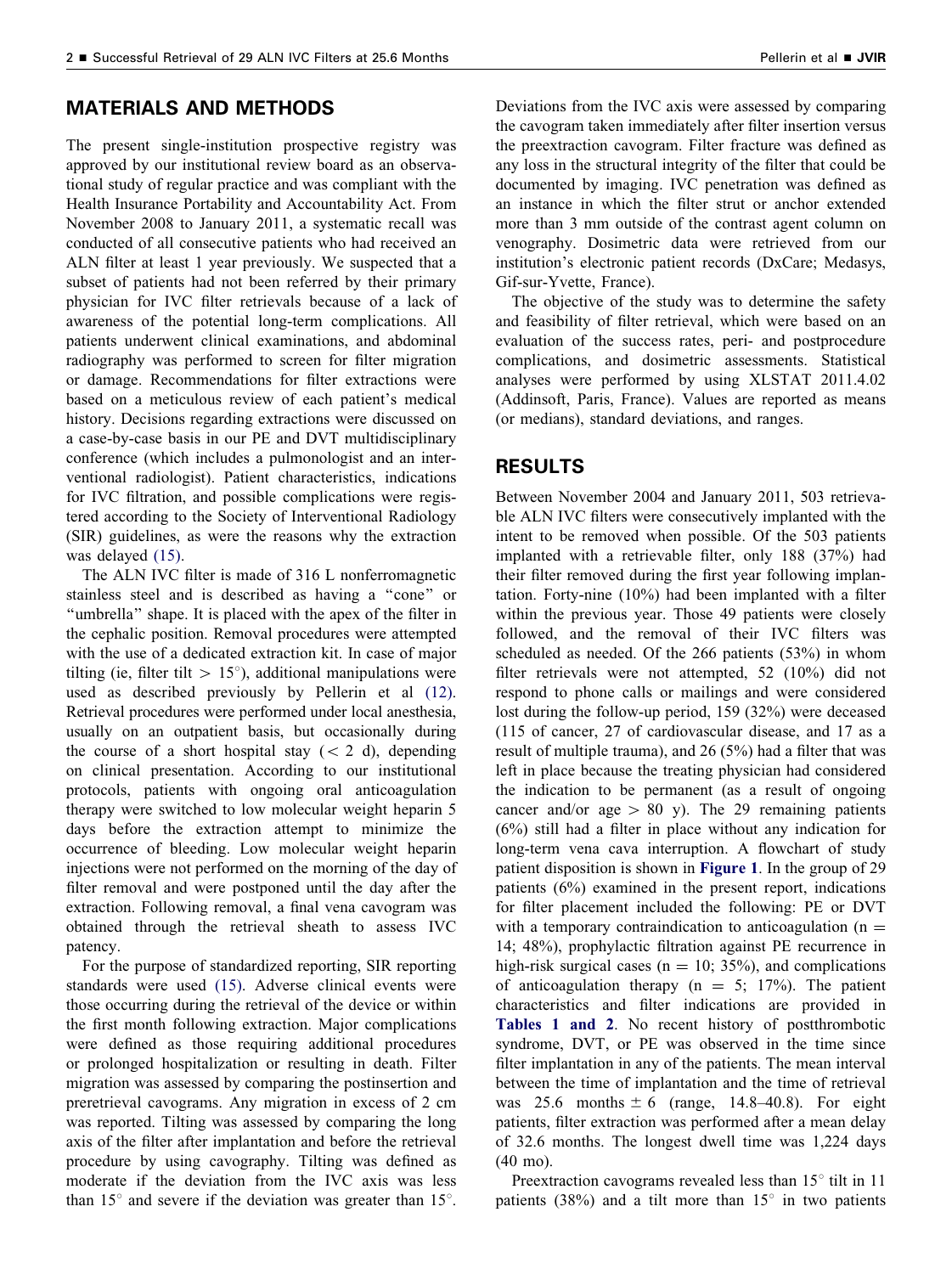<span id="page-2-0"></span>

**Figure 1.** Patient disposition flowchart.

| <b>Table 1.</b> Characteristics of Patients with Retrievable IVC.  |  |  |
|--------------------------------------------------------------------|--|--|
| Filters Inserted More than $\overline{1}$ Year Previously (N = 29) |  |  |

| Characteristic            | Value         |
|---------------------------|---------------|
| Age $(y)$                 |               |
| Mean $\pm$ SD             | $55 \pm 21.6$ |
| Range                     | $26 - 86$     |
| Sex                       |               |
| Male                      | 11 (38)       |
| Female                    | 18 (62)       |
| PE risk factor            |               |
| History of DVT            | 13 (45)       |
| Immobilization            | 29 (100)      |
| Postoperative status      | 20 (39)       |
| Malignancy                | 7(24)         |
| Cardiac diseases          | 2(7)          |
| Polytrauma                | 6(21)         |
| Pregnancy                 | 0             |
| Respiratory insufficiency | 3(10)         |

Values in parentheses are percentages.  $DVT = deep$  vein thrombosis, IVC = inferior vena cava,  $PE$  = pulmonary embolism.

(6.8%). IVC wall penetration less than 3 mm outside of the contrast agent column was observed in seven patients (24%), and greater penetration (ie,  $> 3$  mm) was observed in one patient (3.4%). No cases of migration, fracture, or IVC thrombosis were observed.

Filters were retrieved successfully in all cases. In two cases, significant tilting  $(> 15^{\circ})$  was observed, and the typical retrieval technique failed. In these instances, a combined approach was employed. Briefly, the extraction was performed with the jugular access kit, and a 5-F pigtail catheter was simultaneously inserted into the upper cone filter or laterally into the filter via a femoral approach. This procedure reduced the filter tilt and facilitated extraction.

## **Table 2** . Indications for IVC Filter Placement **Indication and Incidence**

| indication                                     | incidence |
|------------------------------------------------|-----------|
| Prophylaxis in addition to anticoagulation     | 10 (35)   |
| Contraindication to anticoagulant              | 14 (48)   |
| Intracranial hemorrhage                        | 4(14)     |
| Neurosurgery                                   | 2(7)      |
| Polytrauma                                     | 6(21)     |
| Other major surgery                            | 2(7)      |
| Complication of anticoagulation:               | 5(17)     |
| Extension of DVT or next DVT/PE despite ad hoc | 0         |
| anticoagulation                                |           |

Values in parentheses are percentages.  $DVT = deep$  vein thrombosis, IVC = inferior vena cava, PE = pulmonary embolism.

The case with severe IVC wall penetration  $(> 3 \text{ mm})$ occurred in a fully asymptomatic patient who had received a filter 750 days previously (**[Fig 2](#page-3-0)**). Extraction was achieved successfully without any complications, and final cavograms revealed no evidence of IVC stenosis, intimal tears, or dissections. Patients were followed 1 month after filter extraction, and no PE/DVT recurrences, instances of postthrombotic syndrome, or other complications related to IVC filtration were observed. In addition, none of the patients exhibited pre- or postprocedure complications. The mean fluoroscopy time was 14 minutes  $\pm$  3 (range, 6–38 min), the mean dose–area product was  $6572 \text{ cGy/cm}^2$ , and the mean contrast medium volume was 60 mL  $\pm$  10 (range, 40–90 mL).

#### **DISCUSSION**

The main result of the present study was the high success rate of IVC filter retrieval after long-term implantation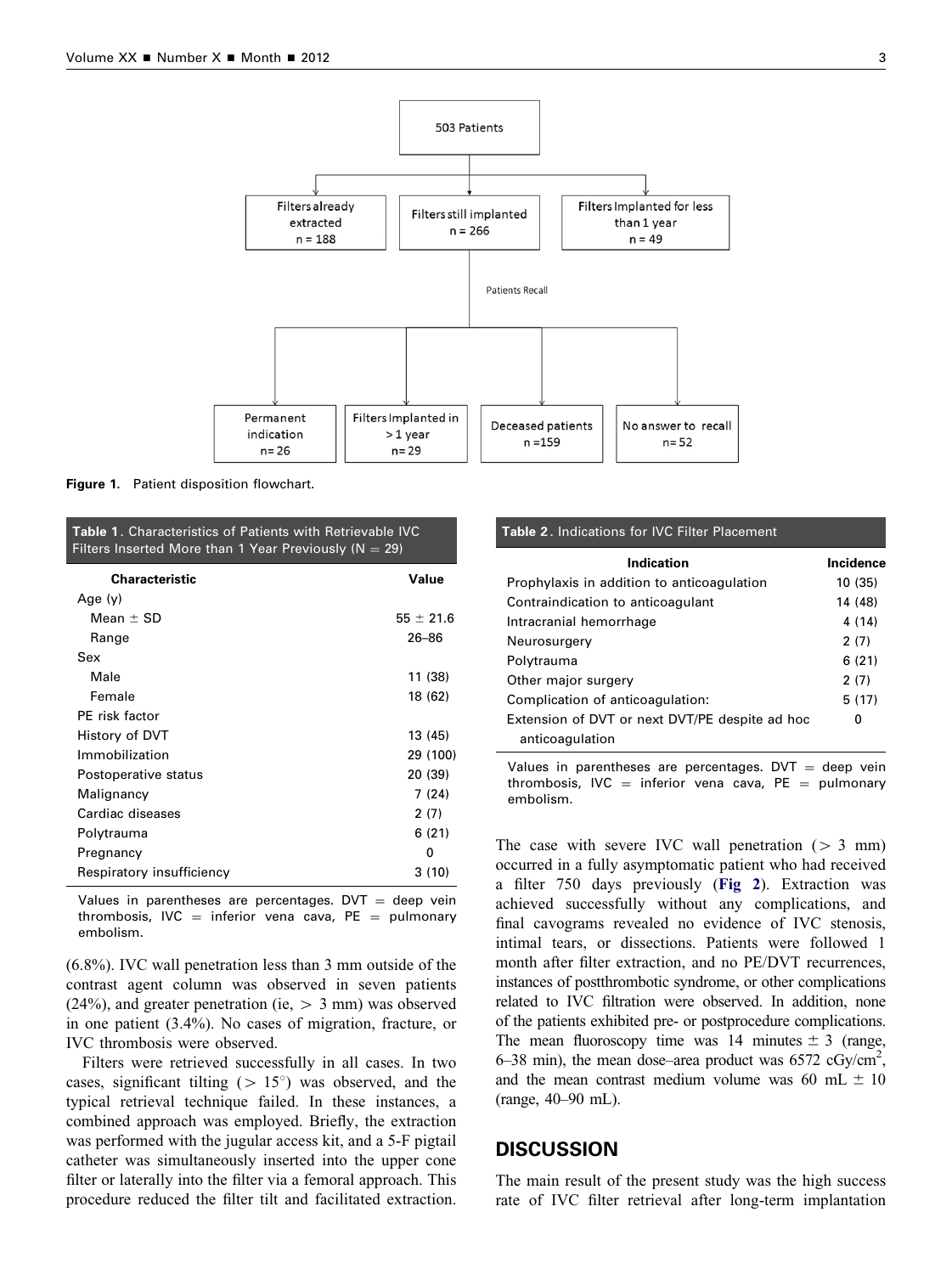<span id="page-3-0"></span>

**Figure 2.** Pre- **(a)** and post-extraction **(b)** cavograms. A major IVC wall penetration (outside the contrast column) occurred in a fully asymptomatic patient who had been implanted 750 days earlier (black arrow). Removal procedure was performed with a dedicated angulated extraction device; no additional maneuver was needed to extraction. In this patient, the filter was extracted successfully without any complications. The final cavogram **(c)** revealed no IVC stenosis, intimal tears or dissections

 $(ie, > 1 y)$ . Despite cases of filter tilting and IVC penetration, we did not observe failures or complications of these extractions. The success rate of short-term extractions of ALN filters  $(< 1 y)$  has been previously reported to range between 80% and 100%, without high complication rates [\(12\)](#page-4-0). Long-term extractions of various optional filters have been reported in case reports or small case series. Reported delays have ranged from 317 to 3,006 days [\(6–9,15](#page-4-0)–17). Increased filter dwell time has been described to be a negative predictive factor for retrieval success in some previous reports. Smouse et al [\(17\)](#page-4-0) described a direct relationship between extraction success rates and the duration of filter implantation in a study of Günther Tulip filters. However, in the present study, increased implantation duration was not associated with an increased risk of extraction failure. Major tilting has also been previously reported to negatively affect for the success of filter extractions [\(17\)](#page-4-0). In addition, tilting often requires additional maneuvers during the extraction procedure, including the use of different devices, such as snares, guide wire loops, and inflation balloons [\(18\)](#page-4-0). These procedure can increase patient morbidity. Regarding safety, despite the risk of IVC filters adhering to the vena cava wall, as suggested by Kuo et al [\(19\),](#page-4-0) no complications occurred during the pre- and postextraction periods. Filter penetration, which is defined as IVC wall penetration less than 3 mm outside of the contrast agent column, is usually reported as a filter side effect, and extraction is controversial. Oh et al [\(20\)](#page-4-0) examined the feasibility and safety of various filters in 62 patients and found that pain was the most common side effect reported during and after filter extraction.

The simplicity of late retrieval procedures is also suggested by examinations of dosimetric parameters. The fluoroscopic times and dose–area products are similar to those reported after filter extractions following a short delay in studies of ALN filters and other devices [\(12,21–](#page-4-0) 23).

Limitations of the present study include the relatively small number of patients who had their filters extracted after 1 year and the high number of patients lost during follow-up. A stricter follow-up protocol, as recommended by Minocha et al [\(24\),](#page-4-0) should increase patient referral for extraction.

In conclusion, the ALN optional filter can be retrieved safely after more than 1 year following implantation. Future studies may address the best retrieval time according to each indication, but systematic follow-up care of these patients should be encouraged.

### **REFERENCES**

- 1. PREPIC Study Group. Eight-year follow-up of patients with permanent vena cava filters in the prevention of pulmonary embolism: the PREPIC (Prevention du Risque d'Embolie Pulmonaire par Interruption Cave) randomized study. Circulation 2005; 112:416–422.
- 2. Decousus H, Leizorovicz A, Parent F, et al. A clinical trial of vena caval filters in the prevention of pulmonary embolism in patients with proximal deep-vein thrombosis. Prevention du Risque d'Embolie Pulmonaire par Interruption Cave Study Group. N Engl J Med 1998; 338:409–415.
- 3. Fullen WD, Miller EH, Steele WF, McDonough JJ. Prophylactic vena caval interruption in hip fractures. J Trauma 1973; 13:403–410.
- 4. Berczi V, Bottomley JR, Thomas SM, et al. Long-term retrievability of IVC filters: should we abandon permanent devices? Cardiovasc Intervent Radiol 2007; 30:820–827